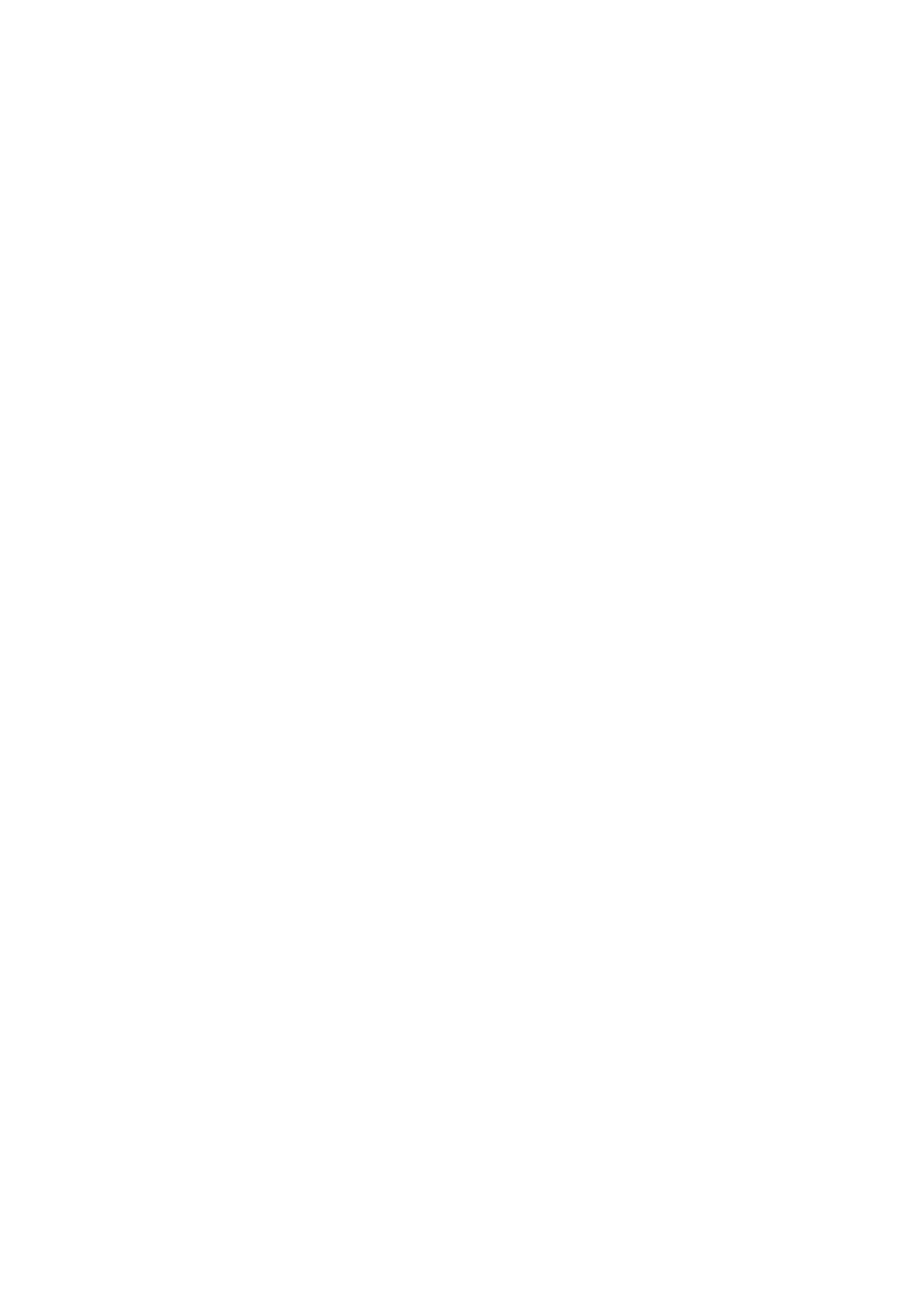# **Table of Contents**

|               |     | <b>OVERVIEW OF THE NATIONAL PAYMENT SYSTEM IN MOZAMBIQUE  109</b>   |  |
|---------------|-----|---------------------------------------------------------------------|--|
| 1.            |     |                                                                     |  |
|               | 1.1 |                                                                     |  |
|               | 1.2 | Role of financial intermediaries that provide payment services  110 |  |
|               | 1.3 |                                                                     |  |
|               | 1.4 |                                                                     |  |
| 2.            |     | <b>SUMMARY INFORMATION ON PAYMENT MEDIA USED BY NON-BANKS  111</b>  |  |
|               | 2.1 |                                                                     |  |
|               | 2.2 |                                                                     |  |
|               |     |                                                                     |  |
|               |     |                                                                     |  |
|               |     |                                                                     |  |
|               |     |                                                                     |  |
|               |     |                                                                     |  |
| 3.            |     | PRESENT INTERBANK EXCHANGE AND SETTLEMENT CIRCUITS  112             |  |
|               | 3.1 |                                                                     |  |
| 4.            | 4.1 | SPECIAL USE OF INTERBANK TRANSFER SYSTEMS FOR INTERNATIONAL         |  |
| 5.            |     | THE ROLE OF THE CENTRAL BANK IN INTERBANK                           |  |
|               |     |                                                                     |  |
|               | 5.1 |                                                                     |  |
|               | 5.2 |                                                                     |  |
|               | 5.3 |                                                                     |  |
|               | 5.4 |                                                                     |  |
| 6.            |     |                                                                     |  |
| 7.            |     |                                                                     |  |
|               | 7.1 |                                                                     |  |
| <b>Tables</b> |     |                                                                     |  |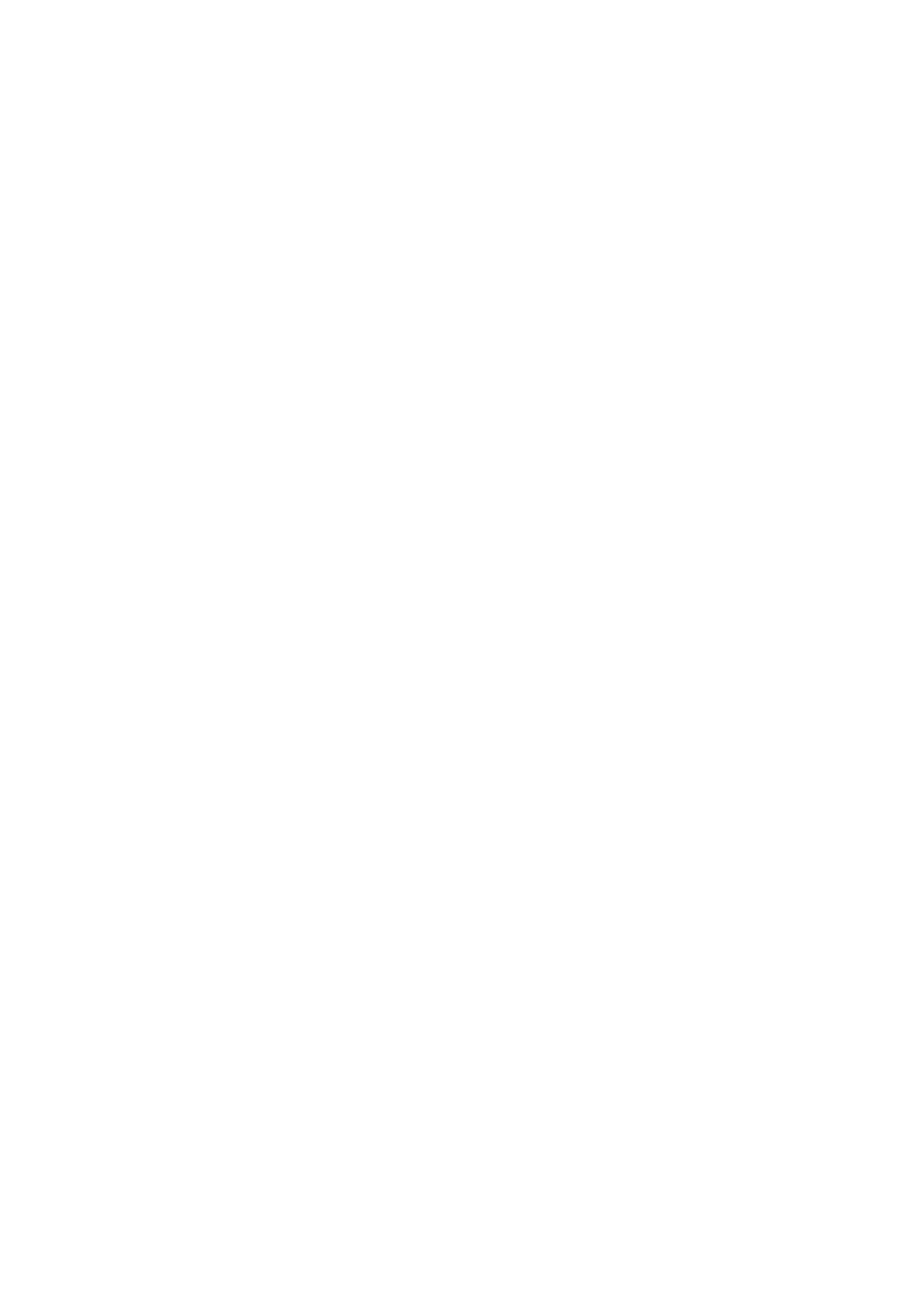#### **OVERVIEW OF THE NATIONAL PAYMENT SYSTEM IN MOZAMBIQUE**

The Mozambican payment system is undergoing a process of rapid transformation as a result of the overall changes occurring in the economy, namely the transition from a centrally planned economy to a market oriented one. Payment system reform originated in 1987 from IMF recommendations and started in 1994 under the advice of senior Bank of Brazil officers.

The Mozambican Payment System Project involves a process of rapid modernisation. It involves a senior consultant from the Bank of Brazil, the Banco de Mozambique (the Central Bank), commercial banks and other legally authorised financial institutions as well as air and road transportation companies.

The overall Payment System Project is composed of a number of sub-projects, namely:

- the New Regulation of the Settlement Service subsystem, which includes the review of the deadlines for the return of unpaid cheques and other instruments, the utilisation of Return Advice Communications and the set up of the Support Group on Payment Issues;
- the Transport of Settling Documents (payments) subsystem, which includes transportation companies and the appropriate mechanism for costs sharing by the banking system;
- the Overdraft Accounts Database (credit information) subsystem, including the respective regulation;
- the Database for the Management Information System, which includes Operations and Participating Financial Institutions codification.

All the sub-projects outlined above are now concluded. The Settlement Service can now centralise more than 95% of the settlement results in the Central Bank headquarters. The steps towards this achievement included the opening of the Central Bank's branches in the Central and Northern regions of the country thus enabling regional centralisation of the clearing results and thus the centralisation within the head quarters in a day plus one. The settlement is not only limited to national currency, but recently approval has been given to use the same process and regulation for foreign currency. The settlement process does not exceed four working days.

The clearing periods have been cut from a maximum of 60 days to a maximum of 25 days. However, it is important to note that more than 80% of the settlement is made in between two and four working days. Recent developments indicate that the above period will be decreased much more. The recent privatisation of all the state banks and the expected modernisation of their operations as a consequence will play a fundamental role in the process.

The next phase of the modernisation process includes the automatisation of the Settlement System and entails the Banking System adopting standardisation of bank cheques.

#### **1. INSTITUTIONAL ASPECTS**

#### **1.1 General legal aspects**

The general legal aspects of payment systems in Mozambique can be summarised under the following legal framework:

- the major law, the "Organic Law of the Banco de Mozambique" (Law 1/92 of 03.01.92), which gives the legal authority to the Bank to act and behave as a central bank:
- the bylaw 43/94 of 28.12.89 which regulates financial intermediation;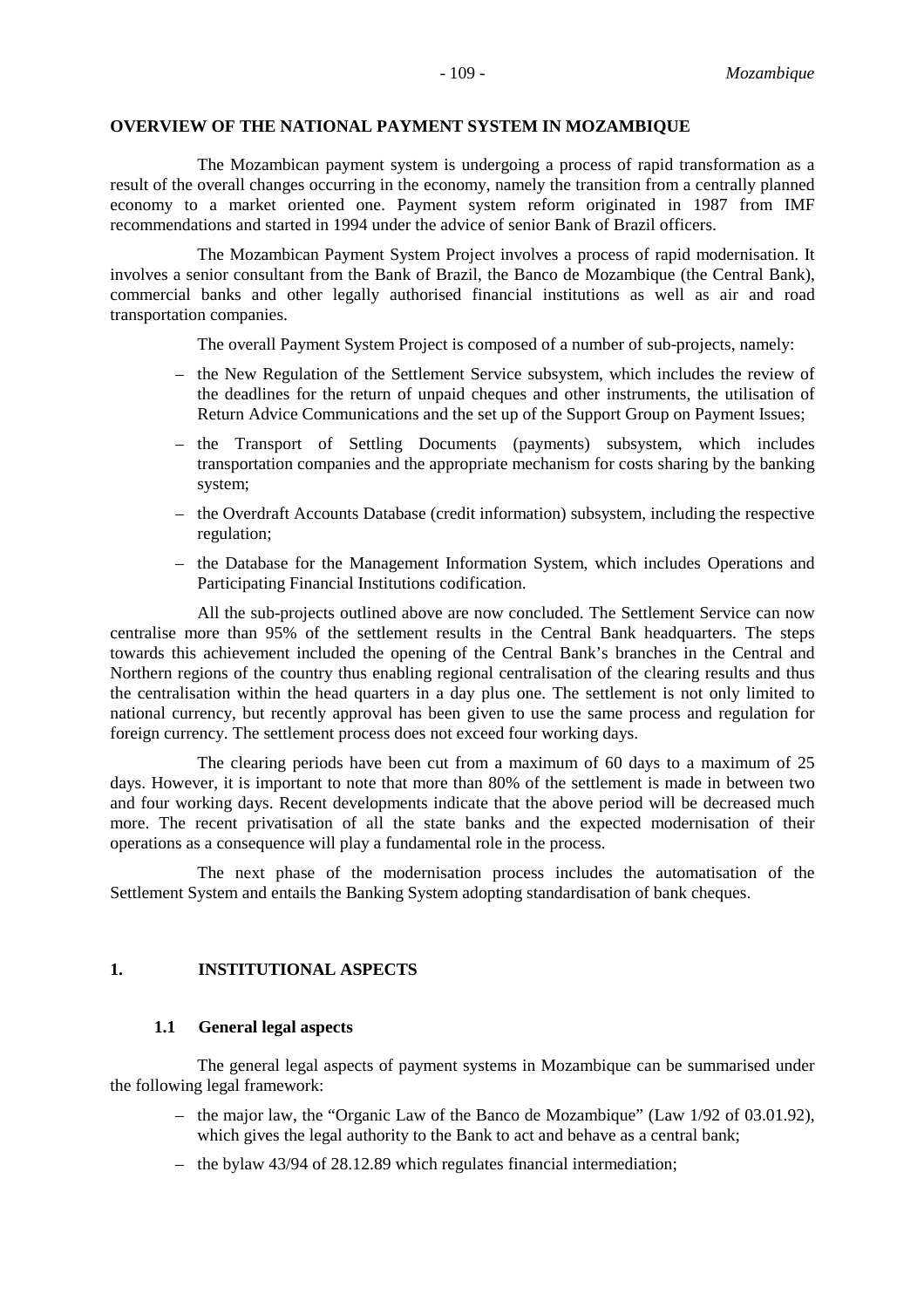- the bylaws  $44/94$  of  $12.12.94$ , and  $139/79$  of  $18.05.79$  both of which introduce the regulation of "Financial Location Societies";
- the bylaw 45/94 of 12.10.94, which regulates the "Financial Location Contracts";
- the bylaw 46/94 of 12.10.94, which sets the regulation of Exchange Bureaux;
- the bylaw 20/90 of 18.09.90, that institutionalises the Secondary Exchange Market;
- the Cheque Act approved by the Geneva Convention in 19.03.1931, and ratified in Mozambique (10.05.1934) and then published on 21.03.1934;
- uniform Law of Bonds, approved by Geneva Convention by the bylaw 23.721 of 29.03.1934, and ratified in Mozambique (10.05.34) and then published (21.06.34).

#### **1.2 Role of financial intermediaries that provide payment services**

Prior to the modernisation project that took place in 1992 with the constitution of Banco de Mozambique as a Central Bank, financial intermediaries comprised three major commercial banks whose function was to provide payments for economic agents; two of these banks were state owned. Since then a number of banks are emerging and expanding rapidly all over the country. These include Commercial, Investments, Credit Cooperatives, Leasing and Financial Location Institutions. All of these institutions are regulated by Supervision Department of the Central Bank. The Post Office does not yet play a role in the payment system, though with the termination of the civil war it is expected to resume such activities in the near future.

#### **1.3 The role of the central bank**

Under the Banco de Mozambique Organic Law the role of the central bank is to guarantee the supply of currency in the form of banknotes and coins as well as to regulate the volume of currency necessary for the economy according to the needs of economic agents.

The obligation of the bank, as stated in the Organic Law, is to provide the public with notes and coins in good condition for circulation. According to the Law the right of issuing commemorative coins belongs to the government, with the central bank as a consultant regarding the technical aspects.

Demand deposits and call deposits for individuals are kept in the commercial banks and credit institutions. These institutions in turn keep their reserves (both free and compulsory) in the central bank for clearing and settlement and custodial purposes, as well as for monetary and financial policy purposes.

The Central Bank, according to the aforementioned Organic Law, acts as a State banker thereby providing specialised services such as keeping deposits and processing daily payments.

Concerning the execution of monetary and financial policies, the Law establishes that the Bank, in so doing, must regulate the money market as well as supervising credit institutions to guarantee harmony with monetary and financial policies. It is up to the Bank to establish the quantitative and qualitative limits of credit as well as manipulation of the rate of rediscount.

The supervision of banking is also determined by the Law and deals with the application and the authorisation for the establishment of financial and credit institutions, their expansion, as well as the inspections of their activities so as to guarantee and safeguard banking activities. In this regard, financial and credit institutions must regularly submit reports for analysis.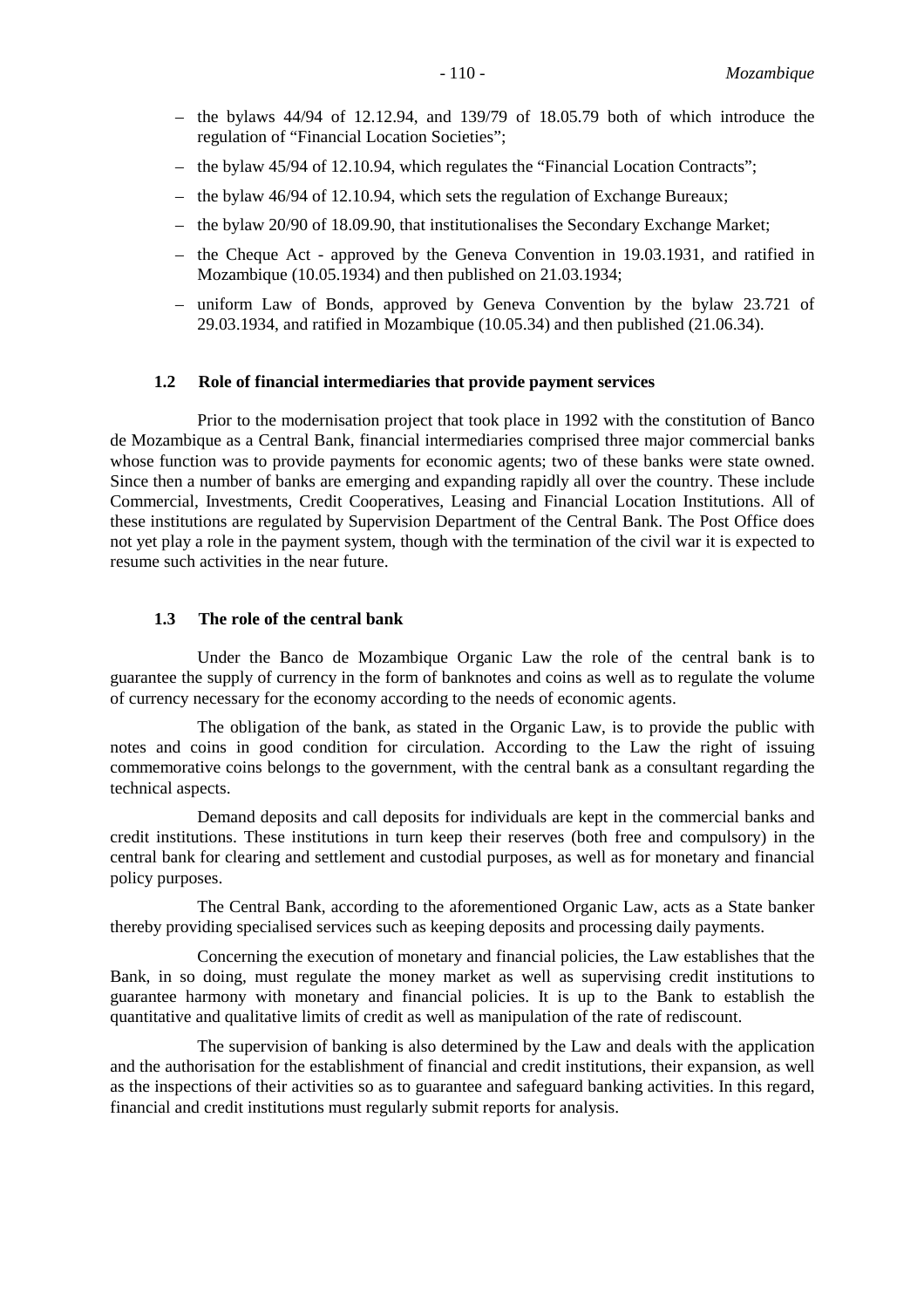#### **1.4 The role of other institutions in the payment system**

The payment system in Mozambique, according to the aforementioned Law, falls solely under the banking system, which is composed of the Central Bank and financial and credit institutions. Due to the fact that the banking system is still in an early stage of development, associations with other institutions do not, as yet, exist.

#### **2. SUMMARY INFORMATION ON PAYMENT MEDIA USED BY NON-BANKS**

#### **2.1 Cash payments**

Household and other economic agents' transactions in Mozambique are mainly made in cash. Acceptance of cheques and other payment instruments is still marginal. Some modern credit institutions have struggled to introduce new modern instruments for payments, such as debit cards through electronic networks. Its important to note that these new products are not the objective of Interbank Settlement Service available at the Central Bank.

It is expected that soon the Settlement System in Mozambique will be modernised, through the innovations already taking place. This is the reason for the introduction of a Risk Management Centre and Database of Illegal Cheque Issuers in the Central Bank, as well as the Project for the Electronic Settlement System.

Given the high rates of inflation that characterised the last five years, the portfolio of currency in circulation has changed constantly. Before 1992 the banknotes in circulation were of six denominations: Mozambique Meticais, MZM 10,000; 5,000; 1,000; 500; 100; 50 and prior to 1993 the coins were of seven denominations: MZM 50; 20; 10; 5; 2.50; 1; 0.50.

In 1994 for the reasons stated above, a new portfolio of coins was introduced composed of three denominations: MZM 1,000; 500; 100. In 1995 a further portfolio of new banknotes was issued comprising two denominations MZM 100,000 and 50,000.

When new denominations of banknotes are issued, the old ones of low denominations are withdrawn by the monetary authority. It is therefore important to note that the small denominations, both banknotes and coins, are rarely utilised in transactions. The strategy of the Central Bank to save costs related to the issuing process is to constantly withdraw the low denomination banknotes and replace them with coins whose life expectancy is high.

The banknotes in circulation amount to 95% of the total cash, while total cash accounts for over 65% of the broad money in circulation. Broad money in Mozambique is basically composed of banknotes and coins in circulation and bank deposits, both demand and call deposits. Hence the broad money is equivalent to M2, though recent developments point to the emergence of new financial products with the establishment of open market and stock exchange.

#### **2.2 Non-cash payments**

#### *2.2.1 Credit transfers*

The order to transfer funds is given by the customer after completing the application form or providing written instructions. Customers also provide standing orders to make regular transfers.

International credit transfers are made via the S.W.I.F.T. network using correspondents while local transfers, within the city of Maputo, are via an interbank exchange of payment orders through the Clearing House.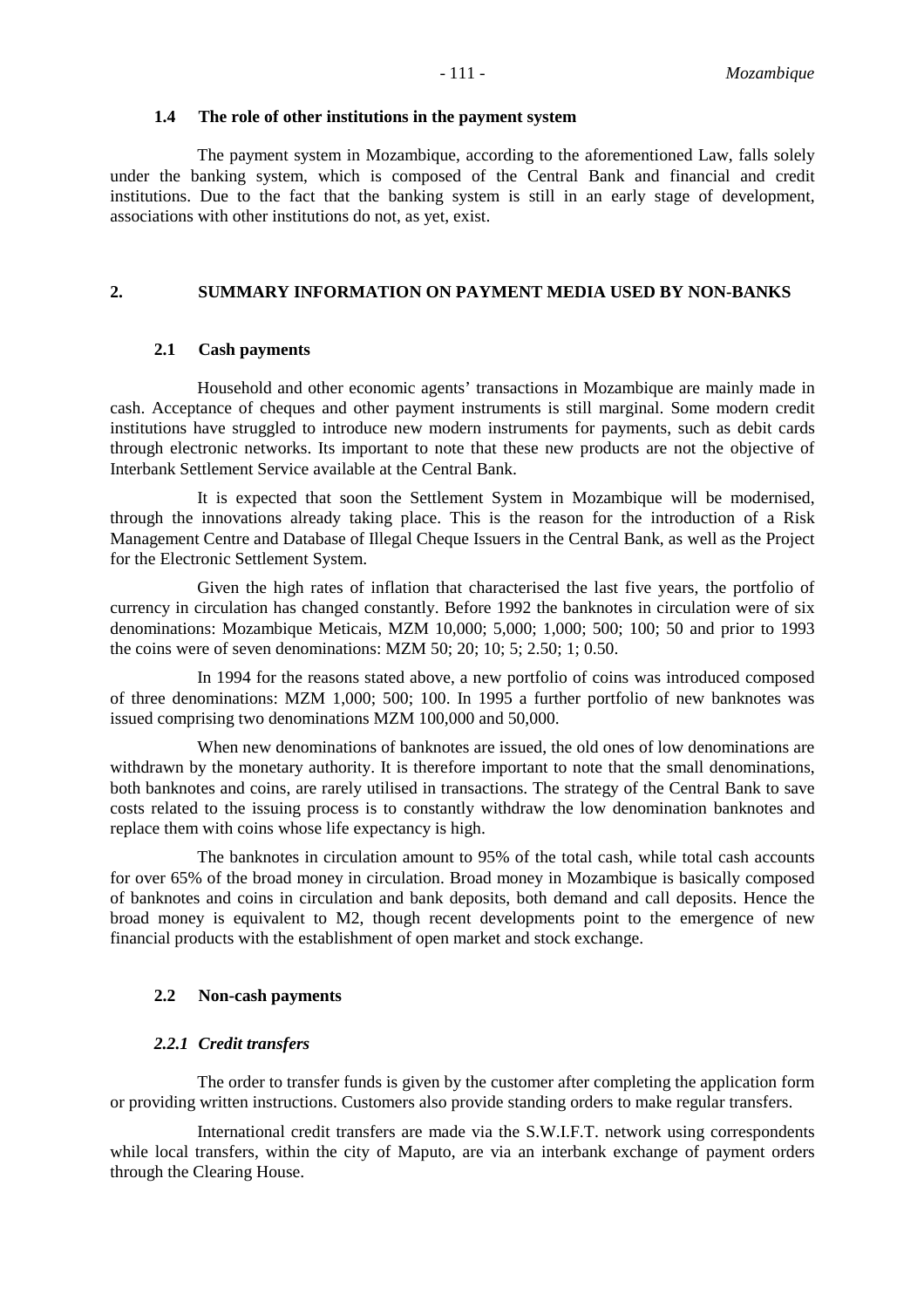For the most part, credit transfers are used for payments made by corporate customers and individuals. In all cases handling and telex charges are recovered.

The international transfers system currently used has proved both efficient and effective, in that funds are received by the beneficiary within two days. The same time frame applies to local credit transfers in accordance with the Clearing House Regulations.

#### *2.2.2 Cheques*

Cheques are widely used as a payment medium in Mozambique. Bank customers continue to show a preference for cheques and at the present time the volume of cheques issued far exceeds payments effected by credit transfer.

Cheques are supplied to all clients. As a payment instrument, cheques are used by customers for the settlement of bills, withdrawals of cash, transfers between accounts, etc.

Cheques could be used for successive payments by means of endorsement, but due to attempts at fraud, restrictions are in place. Hence banks will certify a cheque and guarantee the payment providing the customer has sufficient funds in the account.

At the present time, banks do not supply cheque guarantee cards. With the rapid developments and transformation taking place in banking activity, it is expected that they will be introduced at some future stage which will further improve the acceptability of cheques.

#### *2.2.3 Direct debits*

A direct debit system has not yet been introduced in Mozambique.

#### *2.2.4 Payment cards*

Some modernised banks are introducing a payment cards system and also ATM machines for use throughout the country, as the communications and telecommunications infrastructure improves.

#### *2.2.5 Other payment instruments*

Travellers cheques are another form of payment instrument, mainly used by visitors to the country. They bring with them travellers' cheques because no ATM facilities exist in Mozambique for international credit cards. These cheques are used for settlement of hotel bills in foreign currency and conversion into local currency for other personal expenses.

#### **3. PRESENT INTERBANK EXCHANGE AND SETTLEMENT CIRCUITS**

#### **3.1 General overview**

The Clearing House, based within the Central Bank, is used for the settlement of all interbank transfers, e.g. cheques drawn on banks, credit transfers and Treasury bills. The function of the Clearing House is to facilitate the settlement of payments between participating credit institutions, all of whom maintain accounts in the various currencies at the Central Bank. The rules of the Clearing House insist that exchange and clearing are completed two times a day as follows: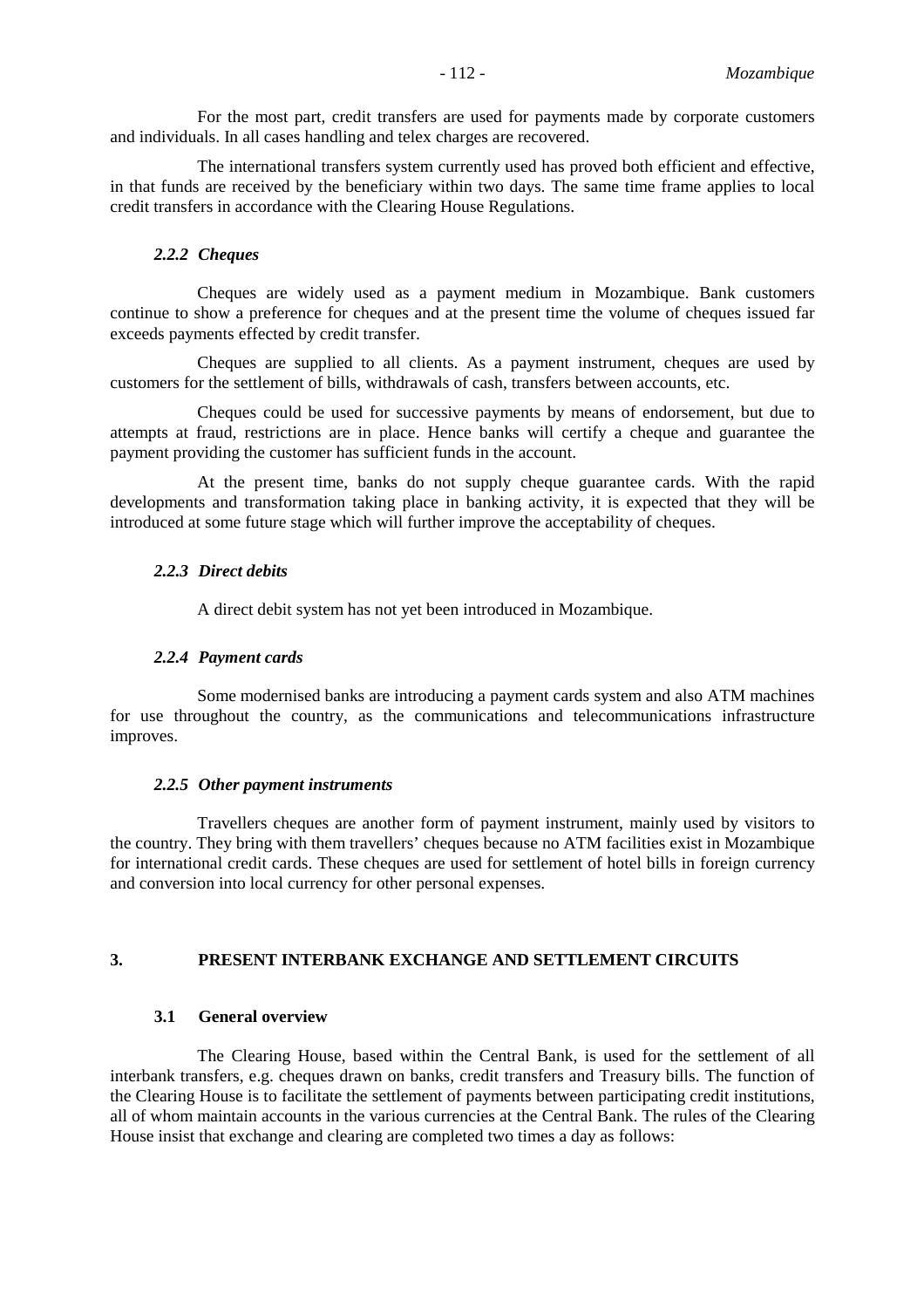- for local currency, twice a day, in the afternoon;
- a technical arrangement for "settlement" of foreign currency in order to shorten the clearing periods.

#### **4. SPECIAL USE OF INTERBANK TRANSFER SYSTEMS FOR INTERNATIONAL AND DOMESTIC FINANCIAL TRANSACTIONS**

#### **4.1 Exchange and settlement systems for international transactions**

The flow of foreign exchange is regulated by specific legislation - the Exchange Law 3/96 of 4th January. The purpose and scope of application as stated in its Chapters I and II, can be summarised as follows: "This Law applies to any act, arrangement, transaction or operations of any nature, carried out by residents or non-residents, which result or may result in payments to or receipts from abroad, .... and, ... this Law governs exchange operations carried out by residents in respect of goods and monetary assets which are located within the national territory, or rights in respect of such goods and assets; goods and monetary assets or rights which are acquired, generated or located abroad and with regard to which there is a legal obligation to repatriate." The same applies for non-residents as regard to these operations.

The Law referred to establishes an amount limit under which no regulation is required, e.g. economic agents are free to trade up to those amounts. The Law defines the appropriate institutions to handle these exchange activities, which comprise basically the commercial banks, financial and credit institutions in general, exchange houses and others, legally authorised by the Central Bank.

The entry and export of foreign currency is free, though it must be reported for registration purposes if greater than the limits fixed by the Central Bank.

The arrangements and facilities used for international payments are limited to telex and the S.W.I.F.T. system. The Central Bank does not have access to the system in its own the right. Each credit and financial institution is free to affiliate and access the system. The Central Bank only acts in order to help those institutions with inadequate financial capacity to afford the required costs.

The range of currencies traded in the Republic of Mozambique is quite wide and it comprises 34 currencies: USA - dollar, South Africa - rand, Germany - Mark, Austria - schilling, Belgian - franc, Canada - dollar, Denmark - krone, Spanish - peseta, Finland - Mark, France - franc, Holland - guilder, England - pounds sterling, Italy - lira, Japan - yen, Malawi - Kwacha, Norway krone, Portugal - escudo, Sweden - krona, Switzerland - franc, Zambia - kwacha, Zimbabwe - dollar, China - renminbi, Tanzania - shilling, Russia - rouble, European Union - ECU, Bulgaria - leva, India rupee, Iraq - dinar, Kuwait - dinar, Australia - dollar, Independent Common States - rouble, African Development Bank - B.U.A, African Development Fund - F.U.A, Monetary International Fund - SDR.

All the above currencies are freely traded among economic agents either through banks or exchange houses and others legally authorised, as stated in the law referred to above. The payment instruments available for international clearing and settlement include:

- cheques;
- credit transfers;
- payment orders;
- travellers cheques.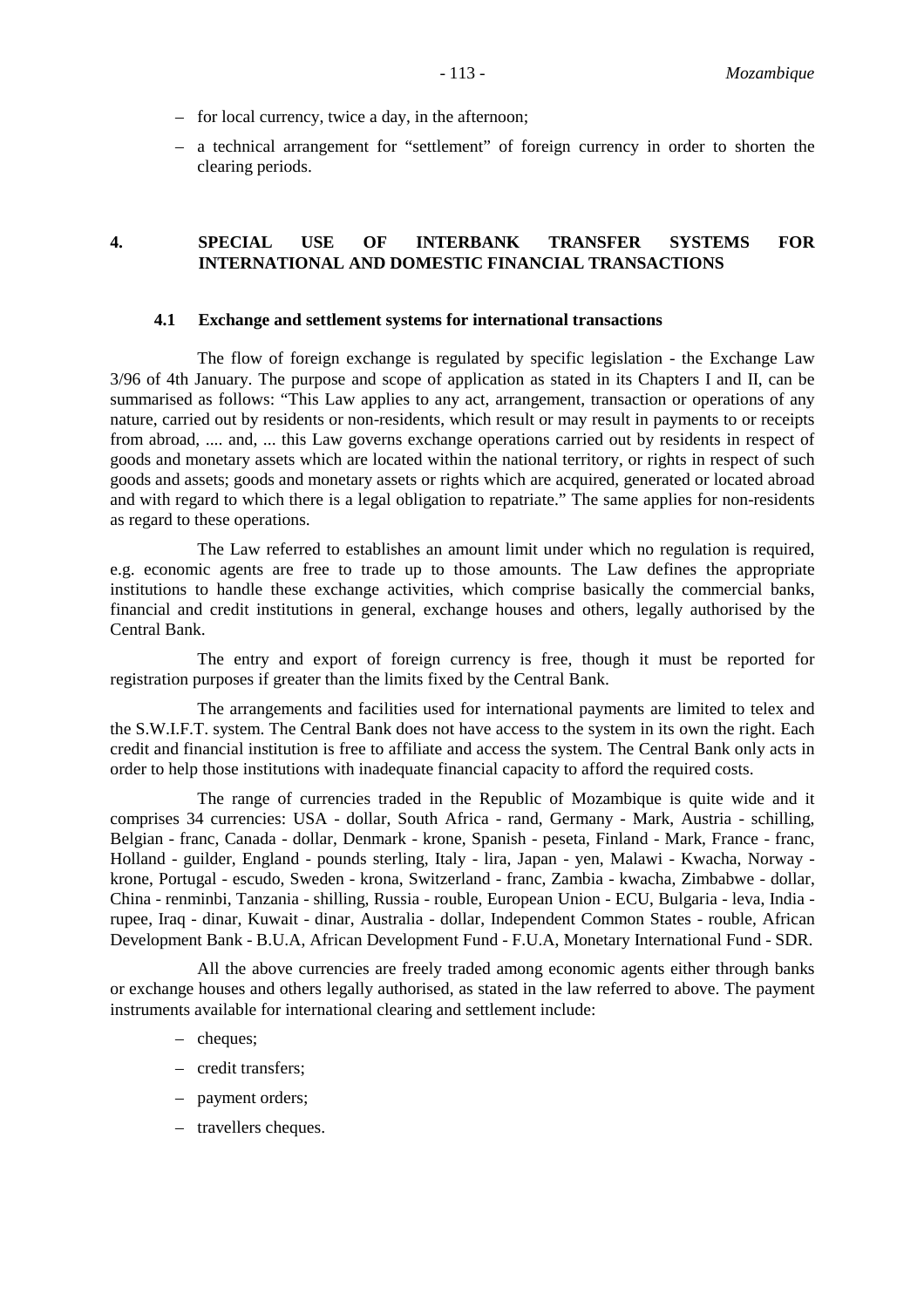## **5. THE ROLE OF THE CENTRAL BANK IN INTERBANK SETTLEMENT SYSTEMS**

#### **5.1 General responsibilities**

According to the Organic Law the Central Bank is responsible for providing the Interbank Settlement Service for cheques and other instruments under a specific regulation. According to this regulation the Central Bank must execute the payment of cheques and other instruments even if the banks are temporarily overdrawn, utilising its overdraft lending facilities, within the objectives of the credit policy under the umbrella of the broad monetary policy.

The regulation governing the Interbank Settlement Service calls for a Supporting Group for Payments Matters whose objective is to constantly examine and implement new strategies for the upgrading of the overall payment system of the country.

#### **5.2 Provision of settlement and credit facilities**

The provision and the ownership of settlement facilities are the responsibility of the Central Bank, though the related costs are shared by the participant members according to the proportion of the documents exchanged. The system is divided into three levels, comprising the central, regional and local levels. At the regional level there is a Central Bank branch and at the local level the Central Bank is represented by one of the credit institutions legally appointed by the monetary authority.

The facilities for communication include the national transport network as well as the telecommunication facilities for interchange of information.

To enable the clearing to take place, credit institutions keep deposits within the Central Bank, and the Central Bank reserves the discretionary power to allow overnight loans in case of the failure of a bank to maintain adequate reserves to meet its obligations. In so doing the Central Bank fixes a rediscount rate as well as a penalty rate according to period that a credit institution may run an overdraft.

#### **5.3 Monetary policy and payment systems**

The monetary policy in Mozambique is basically restrictive, and its objectives are to guarantee the stability of the domestic currency and the reduction of the inflation rate to a sustainable level. In order to achieve these objectives, the Central Bank utilises a number of instruments, namely:

- net domestic assets;
- reserves requirements;
- manipulation of rediscount rate.

The above-mentioned instruments will play a role in the payment system, either by affecting the liquidity of the system or by credit extension limits and the related risks resulting from the lack of funds.

#### **5.4 Risk reduction measures**

The main payment risks are related to fraud and to technical problems, since the risk due to a lack of funds does not occur. In the case of a bank running an overdraft, the Central Bank acts as a lender of the last resort, thereby charging a rediscount rate and a penalty premium, depending on the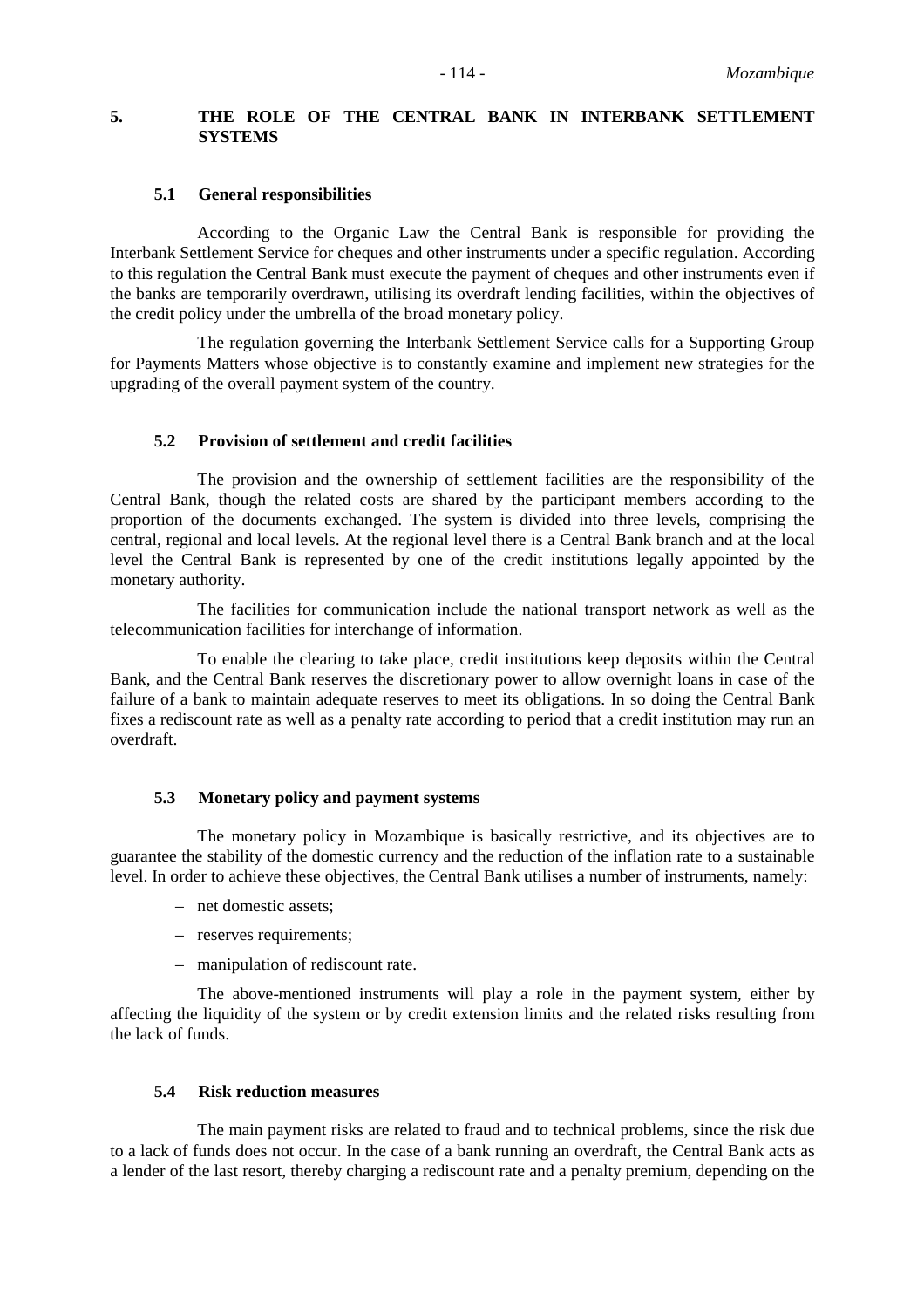extent of overdraft. On the other hand, the already approved Regulation for Settlement Services, introduces a number of innovations intended to ameliorate and reduce the risks arising from technical issues, e.g. the sub regulation governing the shared transportation mechanism.

#### **6. RECENT DEVELOPMENTS IN THE PAYMENT SYSTEM**

Apart from the developments given in the general overview of the payment system above, no further new developments are taking place. The payment systems project is subject to review by a consultancy approximately twice a year.

#### **7. INFRASTRUCTURE**

Transport, telecommunications and electricity are the responsibility of several entities and ministries and are not directly related to Central Bank activities. Technical information is still being gathered.

#### **7.1 Telecommunications infrastructure**

#### *Network overview*

Telecommunications of Mozambique (TDM) served a total of 61,175 telephone subscribers at the end of 1996. Total exchange capacity was 103,753. More than 91% of the subscribers are connected to digital exchanges and the remainder to analogue exchanges, which are gradually being replaced.

More than 100 towns and large villages in the country now have access to the telecommunications network.

Over 96% of the customers are connected to the national automatic service.

During the last five years, an additional 19,000 telephone connections have been installed. As a result, the unsatisfied demand for telephone services has been reduced substantially.

There are three telex exchanges in service with a total capacity of 2,246 lines. The international telex service uses 83 trunk lines and the national telex service has been allocated 107 trunk lines. The capacity of the main exchange at Maputo is 1,386 lines whilst the Beira exchange has a capacity of 686 lines. There is one electro-mechanical telex exchange in Nampula with a capacity of 170 lines. Existing capacity is considered to be adequate for current demand.

#### *Urban network*

At the end of 1995, 31 digital exchanges, 12 Strowger type analogue and 57 manual exchanges were in operation. The cities of Maputo and Beira have a multi-exchange network.

The total exchange capacity of network has increased by 84% since the process of digitalisation was first started in 1989. The switching equipment will be fully digital by the end of current investment programme in 1998.

Local cable network rehabilitation has been nearly completed in the main centres of Maputo and Beira. New cable networks were constructed in 7 other major towns. These towns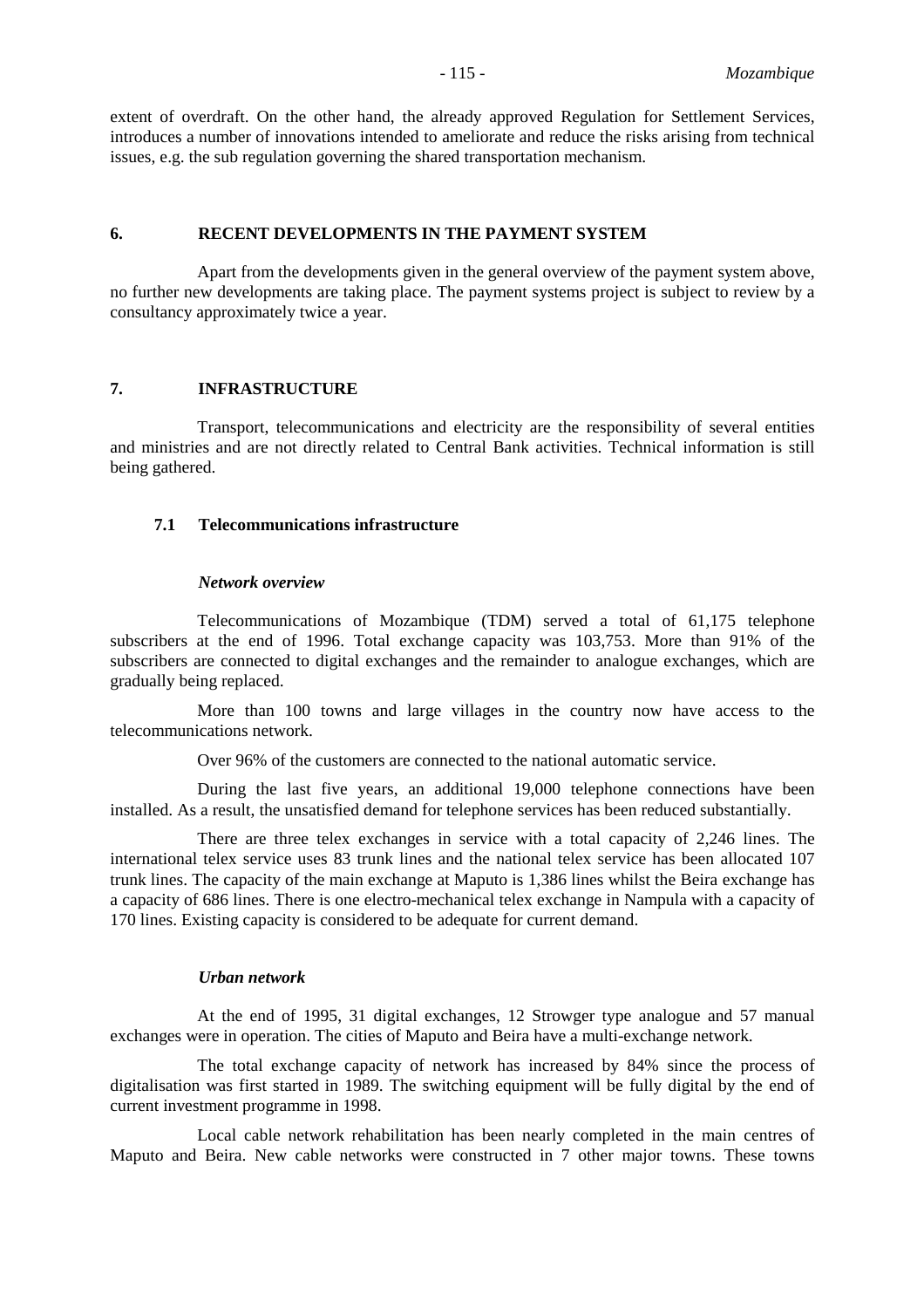account for more than 90% of the total local network. The rehabilitation of the local network has resulted in marked improvement in the fault rate per telephone and quality of service in these towns.

#### *Rural network*

A rural network rehabilitation programme with a number of links is presently being installed. A network of high frequency stations is in operation, linking rural localities with the provincial centres.

#### *Developments of telecommunication facilities*

Technological change has transformed the industry over the last decade. The exchange of information in digital form is breaking down barriers that have traditionally existed between the telecommunications industry and other related industries.

The development of the public telecommunications network in Mozambique is driven by complex relationships between external environmental forces and developing technologies.

Two major contributions to the success of Telecommunications of Mozambique are its opening of relationships with the international community and its concentration on the use of technology to enhance its core business.

The challenge now is for TDM to attract the correct strategic alliances with which it can successfully accept the technological challenges of the future. Simultaneously this also creates opportunities for international telecommunications role players to align with TDM in accepting the challenges of Southern Africa, the biggest of which is to continuously identify the most appropriate and profitable future technologies for Mozambique to leapfrog into.

The existing telecommunications infrastructure plays an important part in the movement of funds both internally and externally, with all the banks linked by telex and S.W.I.F.T. to their respective correspondent banks.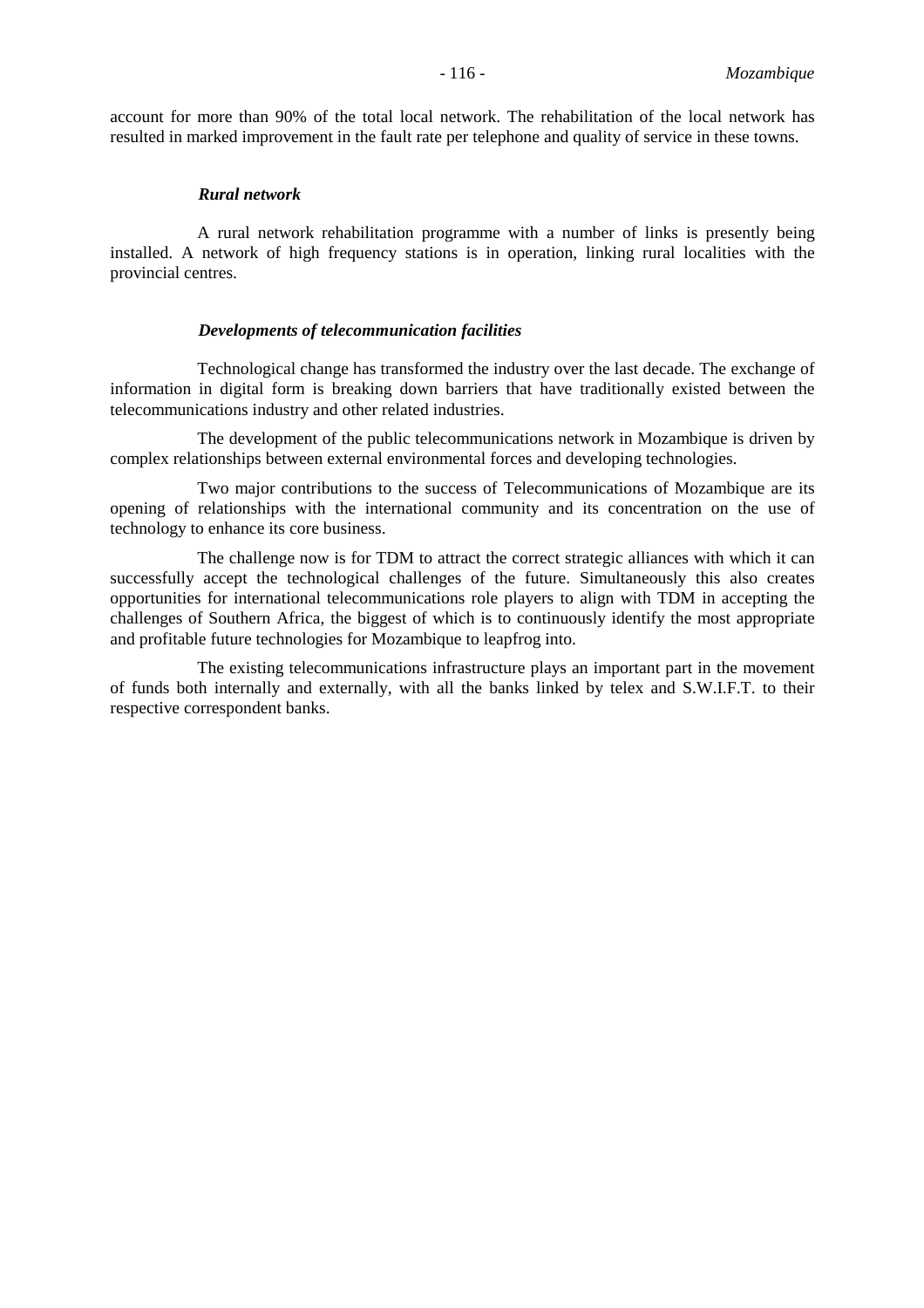|                          | 1992     | 1993     | 1994     | 1995      | 1996      |
|--------------------------|----------|----------|----------|-----------|-----------|
|                          | 14.79    | 15.58    | 16.61    | 17.42     | 18.03     |
|                          | 1.30     | 1.50     | 1.50     | 1.60      | 1.50      |
|                          | 86.90    | 94.20    | 88.00    | 103.30    | 122.40    |
| Exchange rate            |          |          |          |           |           |
| (domestic vis-a-vis USD) |          |          |          |           |           |
|                          | 2,742.14 | 5,238.38 | 6,552.50 | 10,776.00 | 11,295.00 |
|                          | 2,432.38 | 3,724.40 | 5,918.09 | 8,819.75  | 11,139.67 |

Table 1 **Basic statistical data**

# **Settlement media used by non-banks**

(at year-end, in MZM millions)

| 1992      | 1993      | 1994      | 1995      | 1996      |
|-----------|-----------|-----------|-----------|-----------|
| 257,508   | 469,444   | 762,434   | 1,130,155 | 1,405,480 |
| 766.349   | 1,326,364 | 2,132,578 | 3,362,810 | 3,856,280 |
| 1,023,855 | 1,795,808 | 2,895,012 | 4,492,965 | 5,261,740 |
| 1,129,244 | 2,180,654 | 3,180,824 | 4,919,934 | 5,982,643 |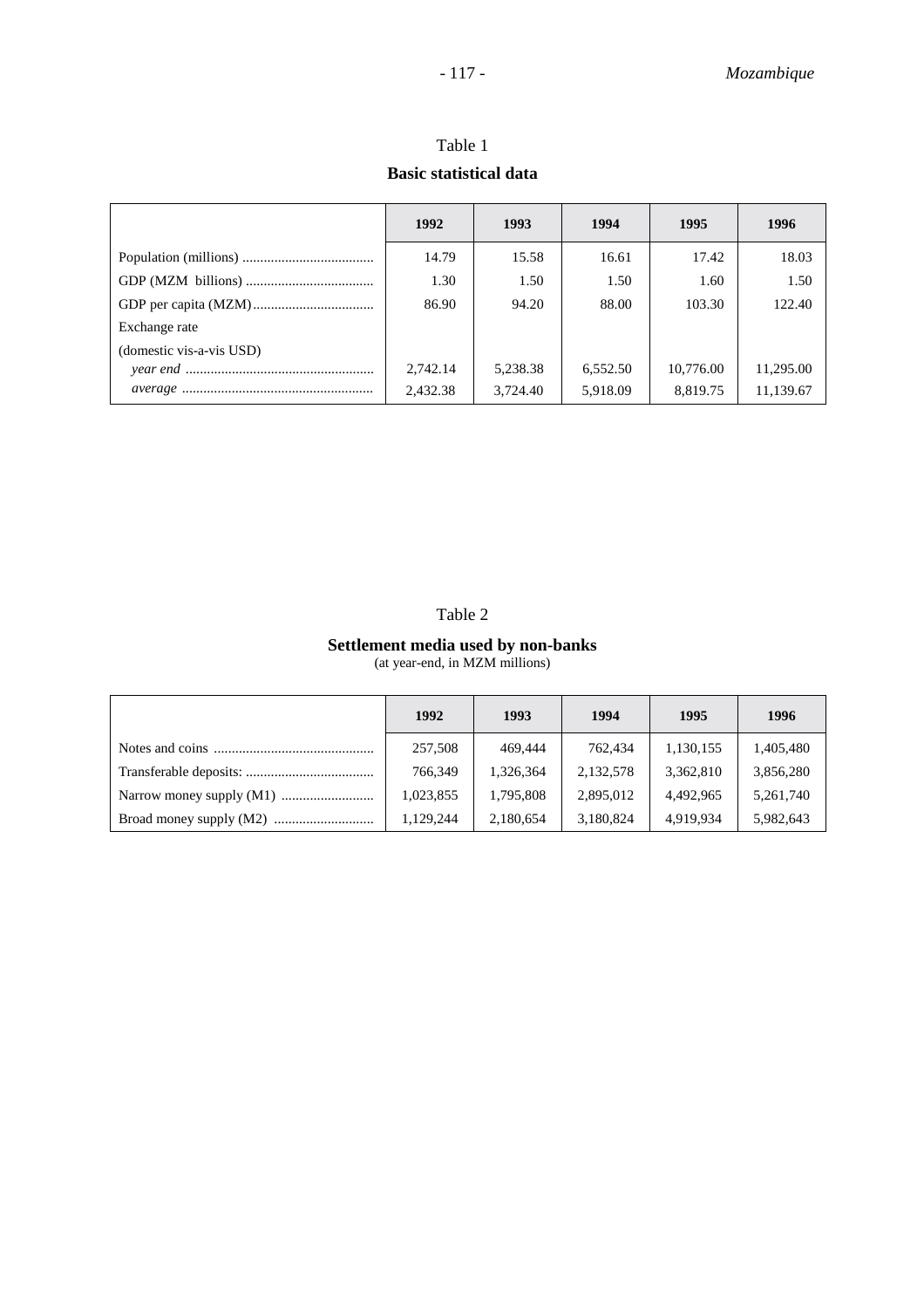#### **Settlement media used by banks**

(in MZM millions)

|                                             | 1992    | 1993      | 1994      | 1995      | 1996      |
|---------------------------------------------|---------|-----------|-----------|-----------|-----------|
| Reserve balances held at central bank       | 871.738 | 1,549.210 | 2,418.390 | 3,789.779 | 4,577.183 |
| Transferable deposits at other institutions | 766.349 | 1.326.364 | 2,132.578 | 3,362.810 | 3,856.260 |
|                                             | 106.389 | 222.846   | 285.812   | 426.969   | 720.903   |
| Institutions' borrowing from central bank   | 904.794 | 1,134.201 | 1.634.704 | 2.216.967 | 2,793.813 |

#### Table 4

#### **Banknotes and coins** (value in MZM millions)

|                                                         | 1992    | 1993                     | 1994           | 1995      | 1996      |
|---------------------------------------------------------|---------|--------------------------|----------------|-----------|-----------|
| Banknotes and coin held by                              | 94.836  | 114.390                  | 168.007        | 170.323   | 269.620   |
| Total banknotes and coin outside credit<br>institutions | 257.506 | 469.444                  | 762.434        | 1,130.155 | 1.405.460 |
| Banknotes held in overseas territories                  | ۰       | $\overline{\phantom{0}}$ | $\blacksquare$ |           |           |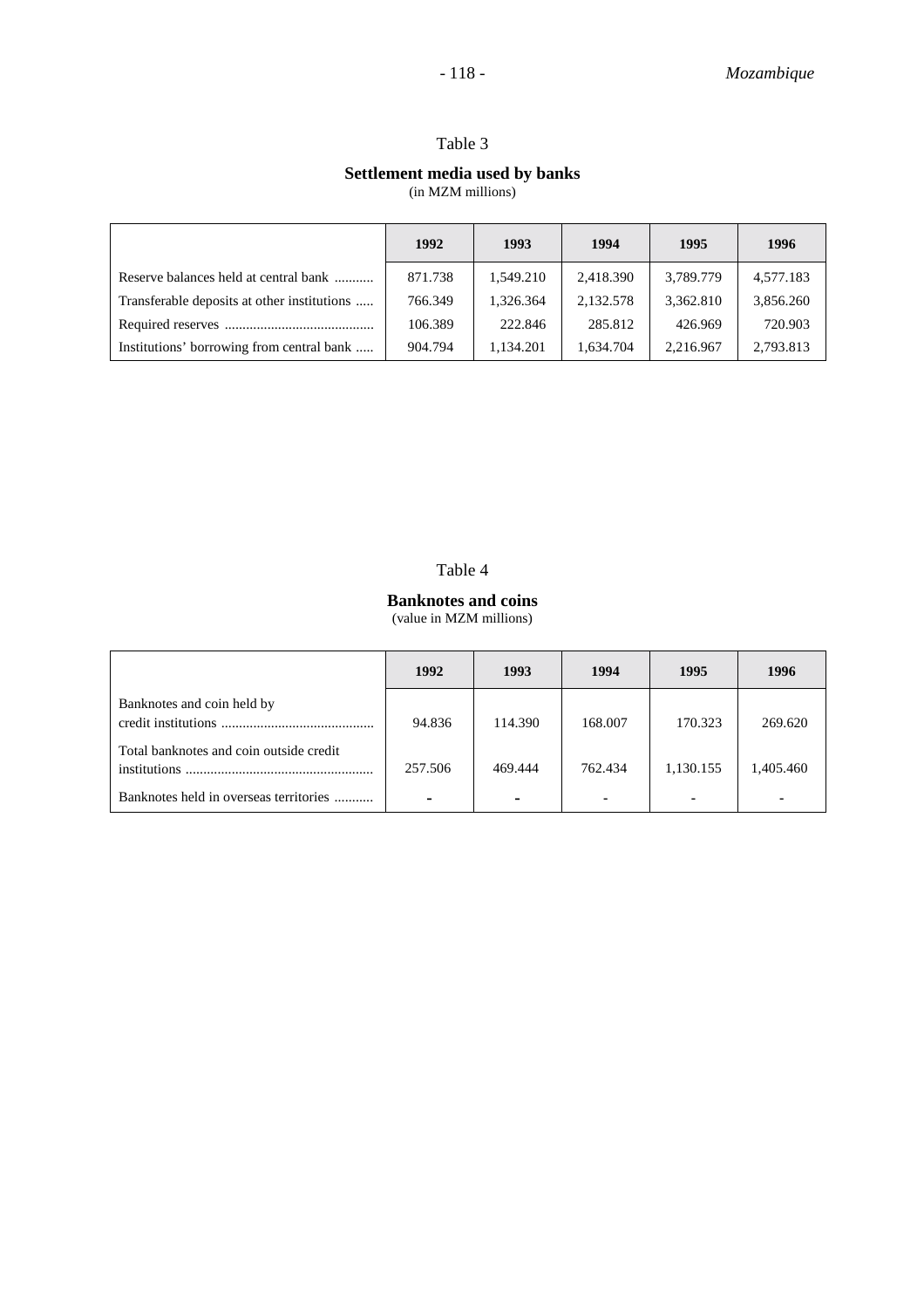# **Institutional framework**

(at end-1996)

| <b>Categories</b> | <b>Number of institutions</b> | Number of branches |
|-------------------|-------------------------------|--------------------|
|                   |                               |                    |
|                   |                               | 239                |
|                   |                               |                    |
|                   |                               |                    |
|                   |                               |                    |
| Memorandum item:  |                               |                    |
|                   |                               |                    |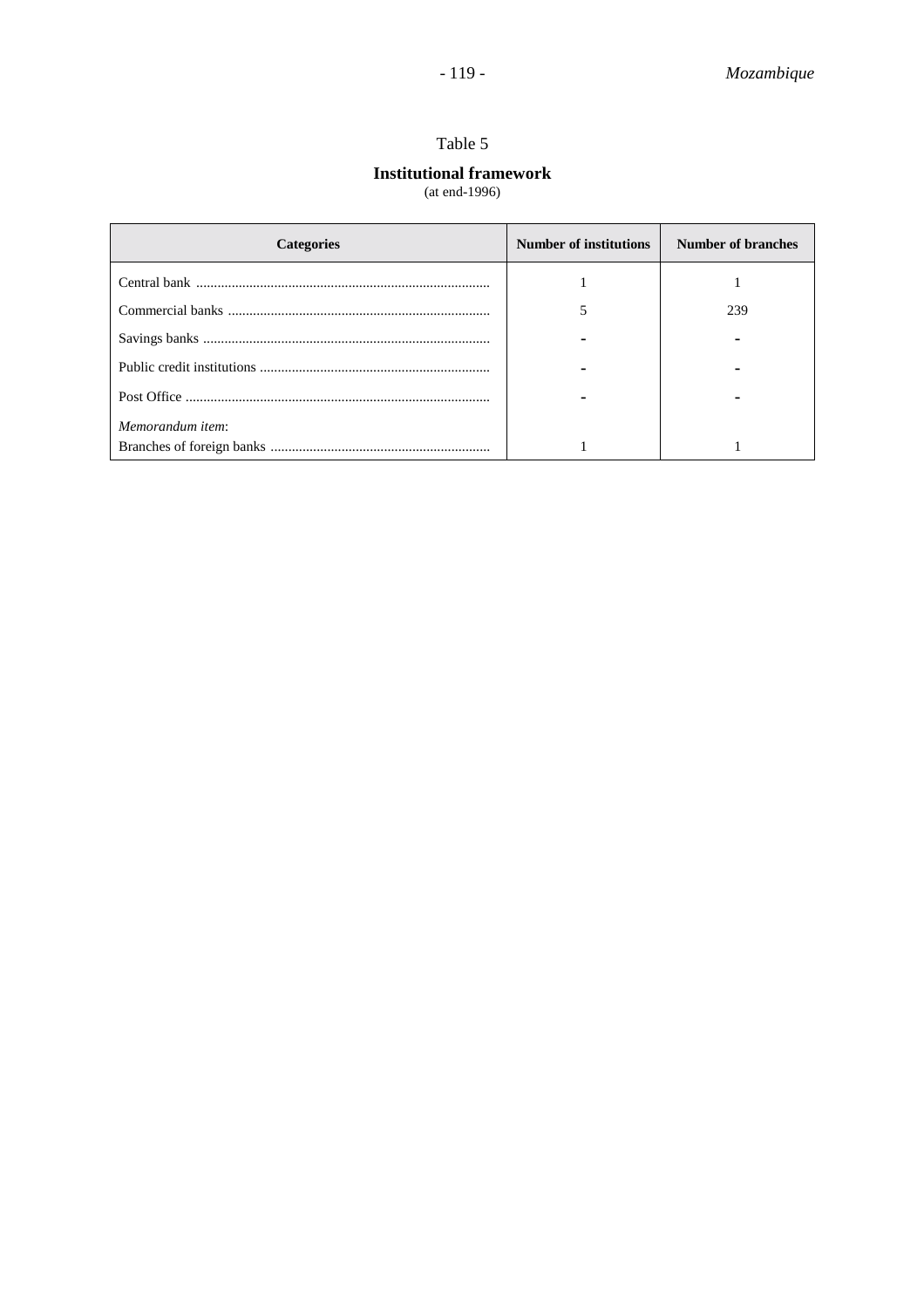# **Cash dispensers, ATMs and EFTPOS terminals**

|                           | 1992                     | 1993                     | 1994 | 1995 | 1996 |
|---------------------------|--------------------------|--------------------------|------|------|------|
| Cash dispensers and ATMs: |                          |                          |      |      |      |
|                           | $\overline{\phantom{0}}$ | $\overline{\phantom{a}}$ |      |      |      |
|                           | -                        | -                        |      |      |      |

### Table 7

#### **Payment instructions handled by selected payment systems: volume of transactions**

(thousands)

|              | 1992    | 1993    | 1994    | 1995    | 1996    |
|--------------|---------|---------|---------|---------|---------|
| Cheques      | 704.190 | 765.973 | 580.625 | 765.973 | 951.321 |
| ATMs and POS | 37.458  | 40.118  | 32.138  | 40.118  | 48.098  |